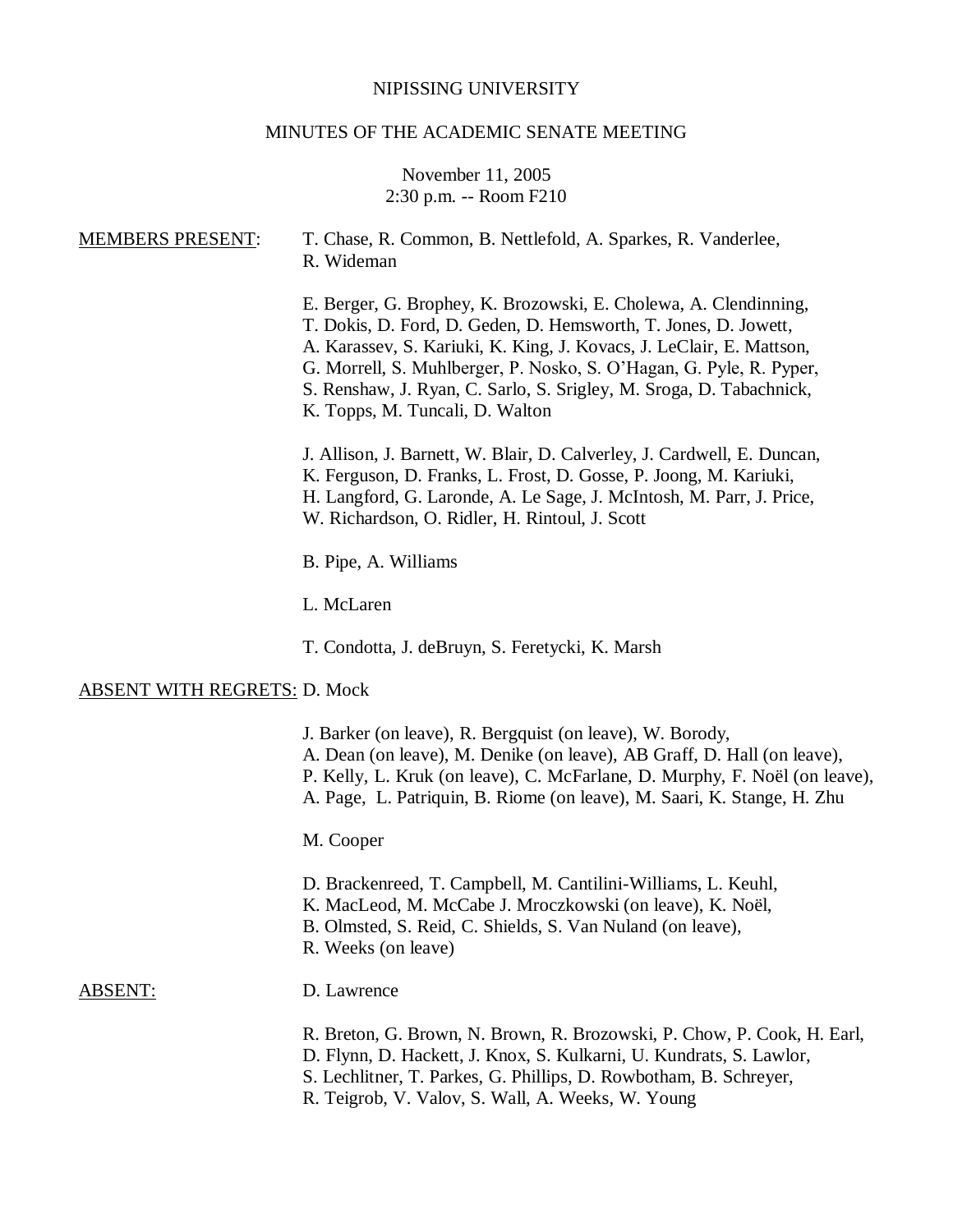A-M. Aquino, D. Berry, K. Clausen, J. Corkett, R. Fix, C. Harvey, T. Horton, K. Kirkwood, J. Long, R. Lynn, B. McMahon, MA Parr, K. Quigg, C. Ricci, C. Richardson, T. Ryan, G. Swanson, H. Vail, K. Waller

## MOTION #1: Moved by T. Chase, seconded by T. Jones that the minutes of the regular meeting of the Academic Senate dated October 7, 2005 be adopted. CARRIED

## ANNOUNCEMENTS

The Vice-President, Academic and Research, made announcements on behalf of the President who is currently in China to sign articulation agreements for possible student exchanges and Faculty of Education placements.

At the AUCC meeting in October, there was a sense that AUCC is becoming outdated. Their role is to accredit universities in Canada. Recently, they have changed their rules for accreditation. When Nipissing received its charter in 1992, accreditation was automatic. Since then, some smaller universities have been given degree-granting authority by their respective province but have not received AUCC accreditation. Institutions must now be a certain size. The President also had a productive meeting with MTCU Minister Bentley, (A)ADM Bill Forward and ADM Janet Mason, where he was able to provide some details about Nipissing University. The Minister appears interested in getting to know individual universities. However, Minister Bentley has not yet made any funding announcements.

Regarding funding, Nipissing responded to MTCU's request by providing a four-page letter which outlined specifically, how we would utilize the unfunded BIU money. To date, there has been no response to that letter. There was a further request from MTCU to prepare a more detailed 8-10 page letter indicating how we would spend any new funding received from the Quality Improvement Fund (\$124M/year base fund – to be divided into three different pots). Senator Chase read an excerpt from the MTCU letter. To summarize, the government will be looking for more detail as current details received from universities will not become the basis for the following year's funding. Therefore, each year we must make our case and be accountable for every dollar received and spent. The result is that senior administrators will be spending a lot of time reporting to the government.

On behalf of the President, Senator Chase spoke of the recent Globe & Mail and Maclean's reports on universities. He stated that when output is measured, Nipissing does extraordinarily well (on page 1 of the University Report Card within the main categories, Nipissing is the only institution with A's and A+'s; 38 universities participated). Senator Mock commends faculty for doing an outstanding job. As for the annual Maclean's magazine university issue, Senator Chase referred to his email which was sent to faculty and staff and reminded Senate that we know what we do well, we will keep doing it well and we will work to let the world know as well.

In his announcements, the Vice-President, Academic and Research spoke of the Northern Ontario School of Medicine's official opening simultaneously at Laurentian and Lakehead Universities on September 13<sup>th</sup>. They are now ready to release publicly, via videoconference, a report entitled "Creating a They are now ready to release publicly, via videoconference, a report entitled "Creating a Sustainable Health Research Industry in Northern Ontario." The five-site videoconference is taking place on November 15<sup>th</sup> and Senator Chase will be participating. It is a chance for Nipissing to be involved as there is a need for a Northern Ontario health research network to do community-based clinical research,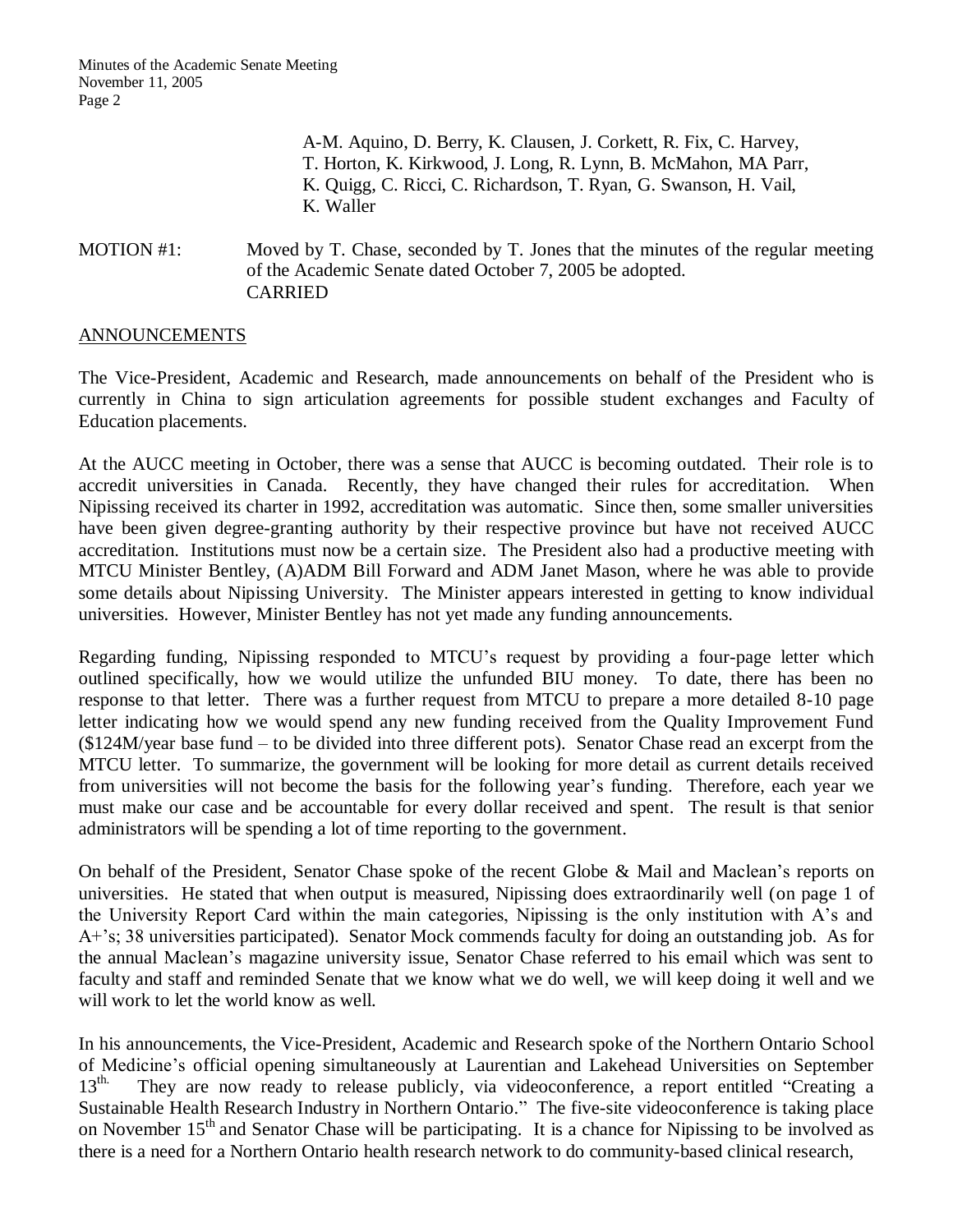create a national and aboriginal health network and genomics grid that takes into account our unique demographics, as well as bioprospecting (looking for natural pharmaceutical compounds). This also provides an opportunity to collaborate with various institutions and have technology transfer opportunities. The timing is perfect and it is expected to lead to funding through CFI, CFRI, etc. It is a real opportunity for Nipissing to become a participant.

Nipissing has submitted eight SSHRC applications totaling \$763K and eight NSREC discovery grants for approximately \$1.4M. This is encouraging and we are optimistic about position announcements. A proposal initiated by Senator Nosko has resulted in Nipissing receiving its first NSERC industrial fellowship. This partnership will be jointly funded by NSERC and Tembec Forestry Research. Nipissing is providing the space and facilities. Dr. Jeff Dech, a recent PhD from Western and a graduate from Nipissing with a BSc in 1997, will be working with Senator Nosko over a two-year period on the regeneration of red oak.

Senator Chase was pleased to report on a recent government announcement advising of \$48M in CFI grants for 312 projects across Ontario. In a background document in which Nipissing received some great exposure, North Bay was listed as having two grants totaling over \$1M (surpassing Windsor, Lakehead, Brock and Laurier on dollar amounts). We are able to compete now and it is only going to get better.

In other research news, the Leaders Opportunity Fund (LOF) has been disbanded and CFI has created a New Initiatives Fund (NIF) with a number of different funding envelopes for small universities. The NIF, to be allocated in 2006, has no threshold to meet. It was announced at the end of the summer and notices of intent are due November 15<sup>th</sup>. This is our last opportunity until 2010. In the NIF, choices were given for an allocation of \$750K for individual projects or for one single project with no dollar limit. After discussions with the NSERC disciplines, it was decided to go with a single project for the construction of science research space (wing/complex). Funds received from NIF will be matched by the provincial government with Nipissing contributing the balance.

In other announcements, Dan Walters from the Geography Department has received his PhD. Senator Kulkarni is resigning at the end of December to go to Australia and Senator Walton will be retiring.

The student representatives advised that they have had their last by-election and the new Senators are Sean Feretycki, Corby Kent and Justine Simpson. The student representatives commented on their disappointment that there was no Nipissing staff or faculty at their Remembrance Day memorial in the front lobby. It was also suggested that since faculty and students must have stories to share on why they chose Nipissing for their education and/or career, could this not be put up on Nipissing's website to use as a marketing tool. Regarding Maclean's magazine, it was stated that we should not dismiss some of the more obvious areas we did poorly such as the library; however, this particular survey does not reflect the views of the students at Nipissing. BACCUS is promoting alcohol awareness and safe living. Some main events are an AIDS Committee fundraiser, Christmas fundraiser, tuition freeze, leadership series and osmosis with local schools – they held a leadership training day in Mattawa which went well. As well, NUSU has organized two trips to the soccer semi-finals in Guelph and Toronto.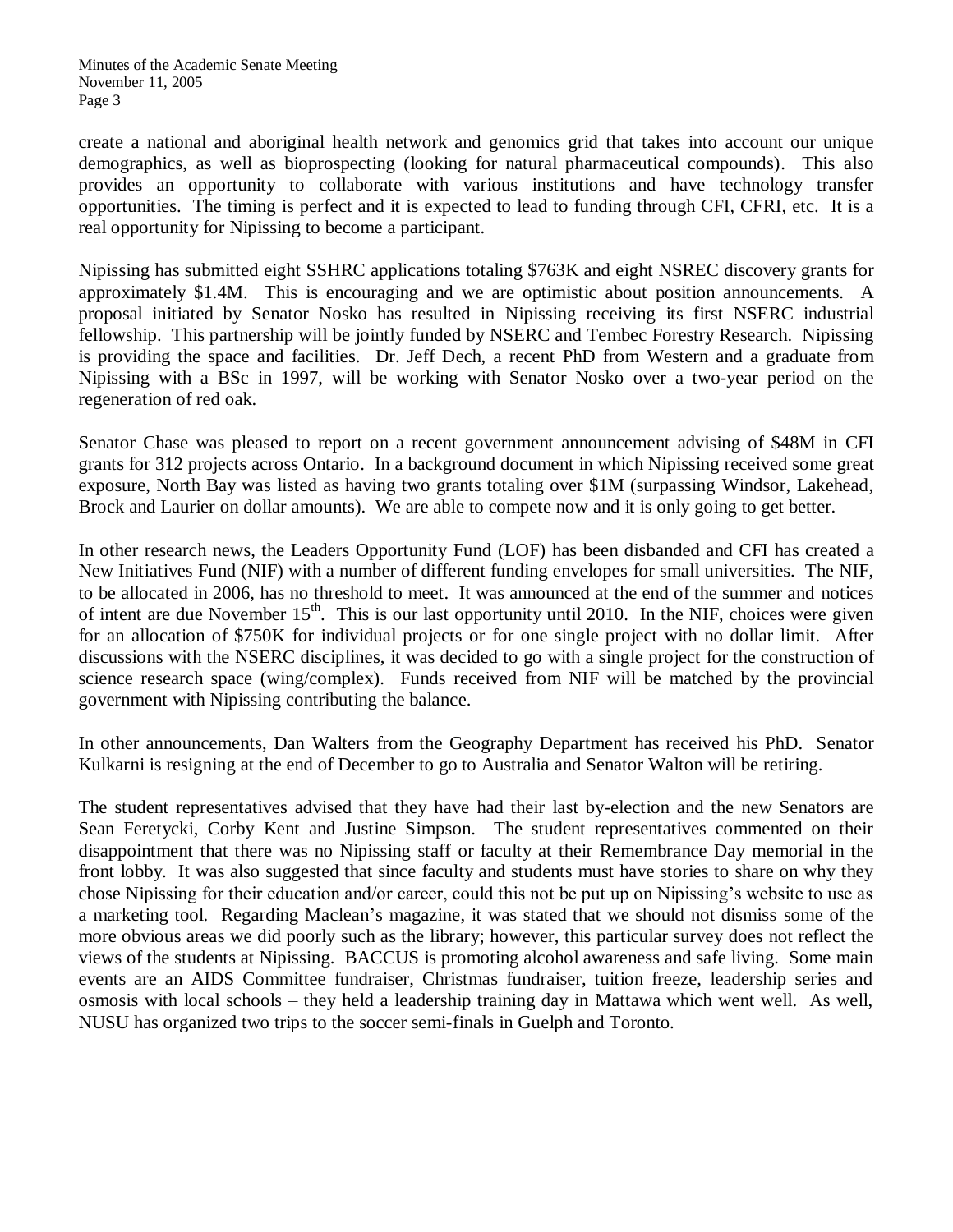## QUESTION PERIOD

Discussion ensued regarding the need for a policy for Nipissing University to follow in recognizing Remembrance Day. Senator Frost advised that she sent a request in writing last year, but it still needs to be addressed.

MOTION#2: Moved by Senator Frost, seconded by Senator Ford, that Senate convey to the President the need for administration to prepare a policy regarding Remembrance Day which should be tabled at Senate in two months. CARRIED

Senator Pyle asked what the plan is for timing in launching graduate programs at Nipissing. Senator Chase advised that through the Academic Planning Committee, he had announced a master planning exercise – one arm of which is invitation of proposals and discussion around graduate programs, including graduate studies planning. As a result, the President held off on establishing a separate committee. As well, the Ministry asked for graduate projections to 2009-2010. Some approximated numbers were given so that Nipissing could still grow into graduate programs over the next 4-5 years. The Ministry has yet to request that universities provide detailed graduate program implementation plans. It is unknown how many places Nipissing will get of the 14,000. Once a response is received from the Minister, Senator Chase will meet with stakeholders.

Senator Muhlberger requested some insight on how the Faculty of Arts & Science can shape their programs to fit into the government's plans. Since Senator Frost has many years experience dealing with OCGS, Senator Chase will arrange a meeting between Senator Frost and the departments within the Faculty of Arts & Science.

## REPORTS OF STANDING COMMITTEES

#### Executive Committee

MOTION #3: Moved by T. Chase, seconded by R. Pyper that the Report of the Senate Executive Committee dated October 3, 2005 be received. CARRIED

## University Curriculum Committee

- MOTION #4: Moved by T. Chase, seconded by L. Frost that the Report of the University Curriculum Committee dated October 3, 2005 be received. CARRED
- MOTION #5: Moved by T. Chase, seconded by L. Frost that the University Curriculum Committee recommend to Senate that the Senate document entitled "Senate Academic Regulations and Policies, September 2005" be amended to add EDUC 5417, Alternative Schooling, a 36-hour course, to the Master of Education program, as outlined in the attached document. CARRIED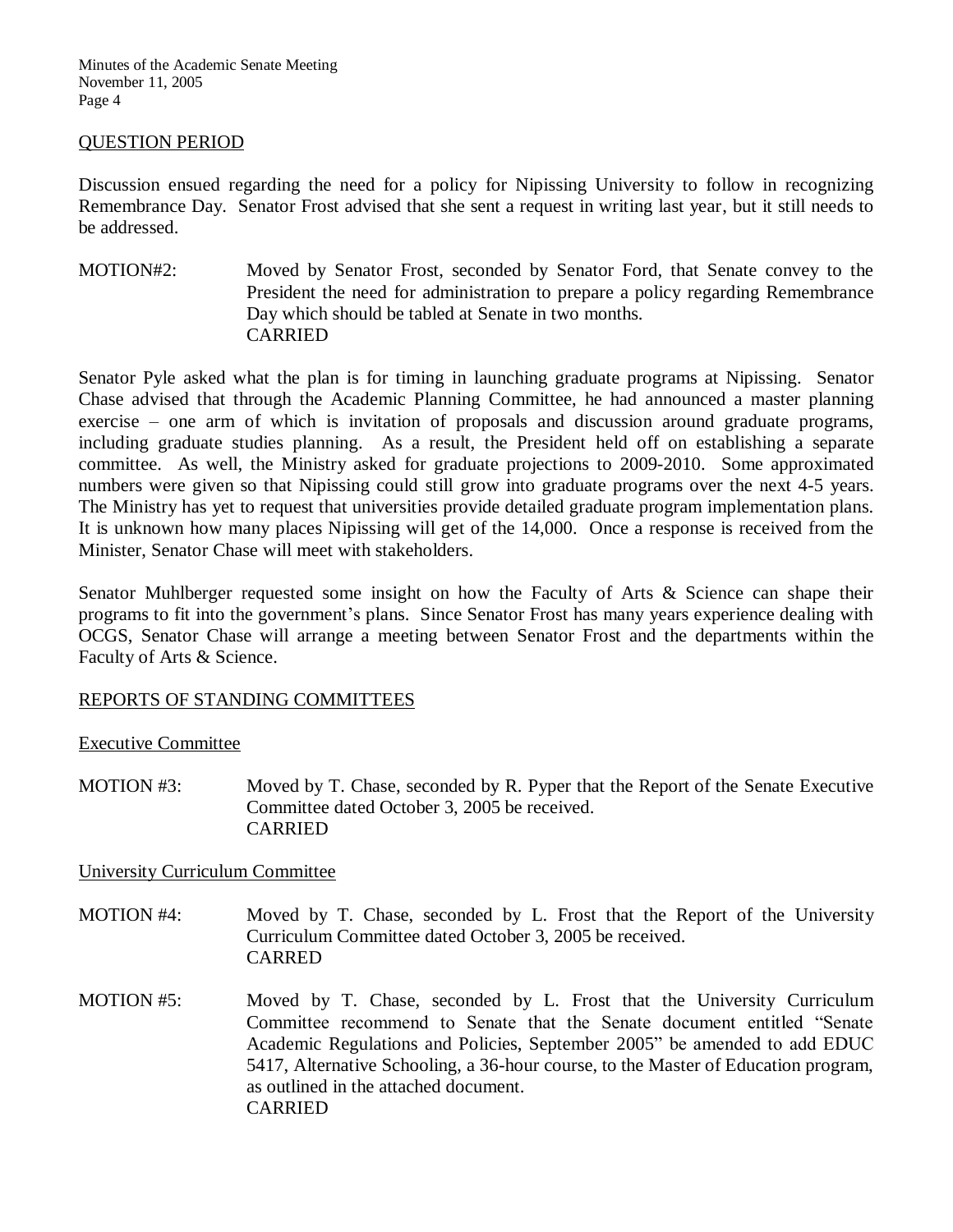Minutes of the Academic Senate Meeting November 11, 2005 Page 5

MOTION #6 Motion should read: that the Senate document entitled "Senate Academic Regulations and Policies, September 2005" be amended *so that the calendar description of the Senior Additional Basic Qualification courses be changed* to conform…

> Moved by T. Chase, seconded by L. Frost that the University Curriculum Committee recommend to Senate that the Senate document entitled "Senate Academic Regulations and Policies, September 2005" be amended so that the calendar description of the Senior Additional Basic Qualification courses be changed to conform to the Intermediate Additional Basic Qualification courses and to meet OCT policy guidelines, as outlined in the attached document. CARRIED

MOTION #7: Moved by T. Chase, seconded by D. Ford that the University Curriculum Committee recommend to Senate that the Senate document entitled "Senate Academic Regulations and Policies, September 2005" be amended to bank EDUC4407, EDUC4417, EDUC4427, EDUC4447, EDUC4457, EDUC4467, EDUC4477, EDUC4487, EDUC4497, EDUC4517, EDUC4527, EDUC4537, EDUC4547, EDUC4557, EDUC4567, EDUC4577, EDUC4597 (listed as antirequisites), as outlined in the attached document. CARRIED

#### Library Committee

MOTION #8 Moved by B. Nettlefold, seconded by A. Clendinning that the Report of the Library Committee dated October 24, 2005 be received. CARRIED

Admissions, Promotions and Petitions Committee

- MOTION #9: Moved by A. Sparkes, seconded by K. Marsh that the Admissions, Promotions and Petitions Committee Report dated October 19, 2005 be received. CARRIED
- MOTION #10: Moved by A. Sparkes, seconded by K. Marsh that Senate grant degrees to those students listed in Appendix A. CARRIED

## REPORTS OF AD HOC COMMITTEES

The student representatives announced the  $3<sup>rd</sup>$  annual alumni movie night taking place at the Galaxy Cinemas on Saturday, November  $12<sup>th</sup>$  at 6:00 p.m. The President's Office is assisting with the cost.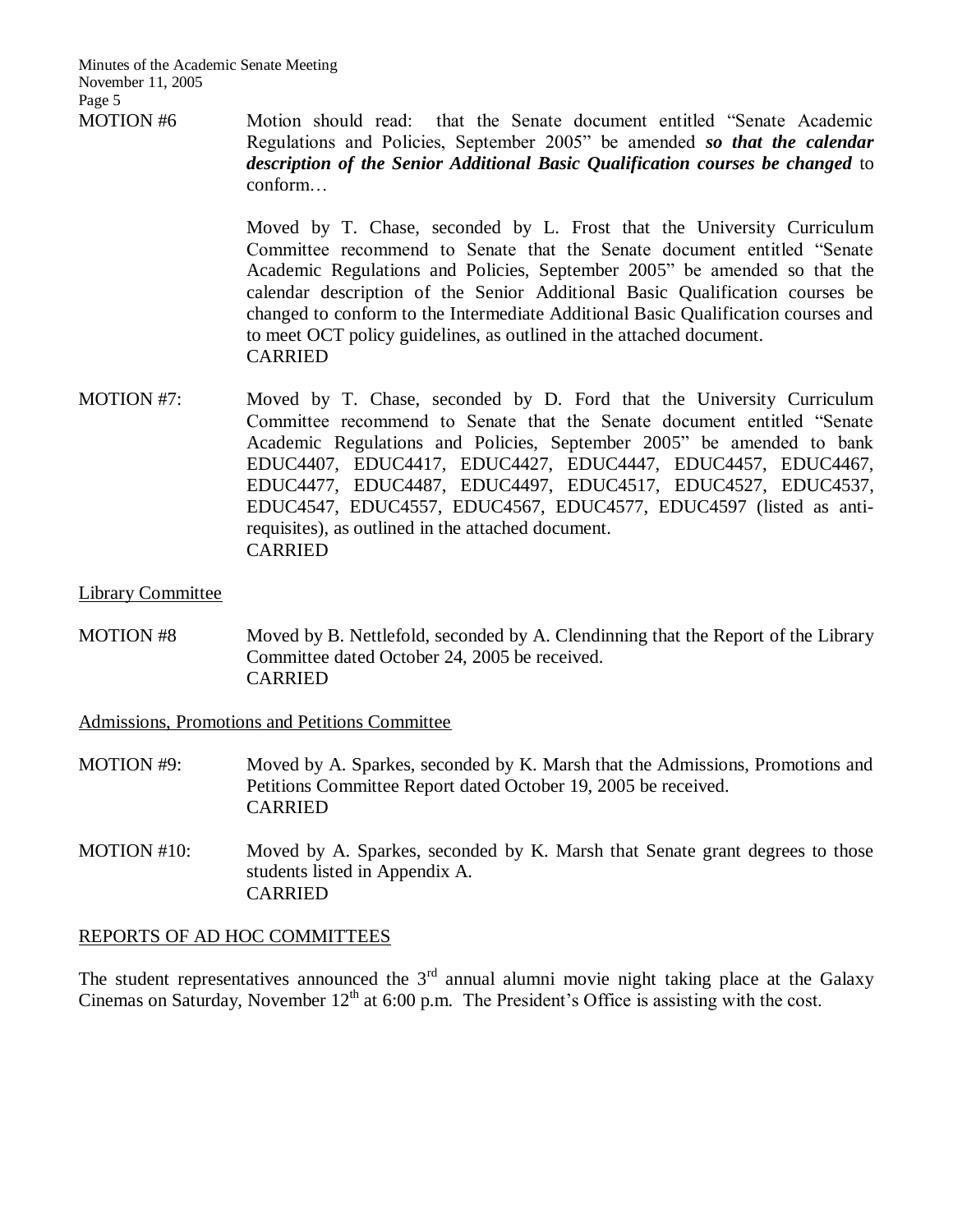## REPORTS OF REPRESENTATIVES ON OTHER BODIES

#### Council of Ontario Universities

The Senate representative on COU, Senator Sarlo, reported on the October  $21<sup>st</sup>$  COU meeting. He advised that the COU President is frustrated with the funding delays. A COU analyst expects a matching cost of roughly 4% which excludes any readjustment funding formula regarding the BIU inequity. The current government is results oriented. Any money allocated must have clear objectives and must show results. The government is in the early stages of developing a 'results' office. It is clear to COU that post-secondary education is a high priority, with \$6.2B to go to universities over the next 5-6 years; it will be their model of accountability and success. Consequently, universities are being asked to provide information (reports/measures) to show how funding is being used and what impact it is having – they want to hear stories. They want to show voters that the government is committed and accountable so the public is pleased with their management. This system of reporting will occupy senior administration for years to come.

Senator Chase advised Senate that Nipissing, as all other Ontario universities, is participating in the National Survey of Student Engagement (NSSE), a comprehensive American survey. The survey is an on-line survey, but the concern is the number of surveys that are being requested of our students. We already have them fill out the Manitoba survey and Nipissing does well. Our students may not want to do both and it is hard to say how Ontario universities will do on NSSE.

Senator Sarlo is advised by the President that Nipissing will be getting BIU inequity funding but we have to be accountable to the government on our priorities (e.g. graduate studies/aboriginal/international students). It is expected that tuition fees will go up 4-5% over the next few years.

## AMENDMENT OF BY-LAWS

MOTION #11: Moved by J. McIntosh, seconded by J. Barnett that Senate amend the composition of the Senate Academic Planning Committee to state: four tenured or tenure-track Senators representing four departments of the Faculty of Arts & Science, who have at least two years previous experience at Nipissing University, elected for a two year term (two to be elected each year); four tenured or tenure-track Senators representing each division of the Faculty of Education program, who have at least two years previous experience at Nipissing University, elected for a two year term (two to be elected each year). CARRIED

## OTHER BUSINESS

MOTION #12: Moved by T. Jones, seconded by C. Sarlo that Senate approves a modification of scheduling of MKTG3437 for the winter term of 2005/2006. CARRIED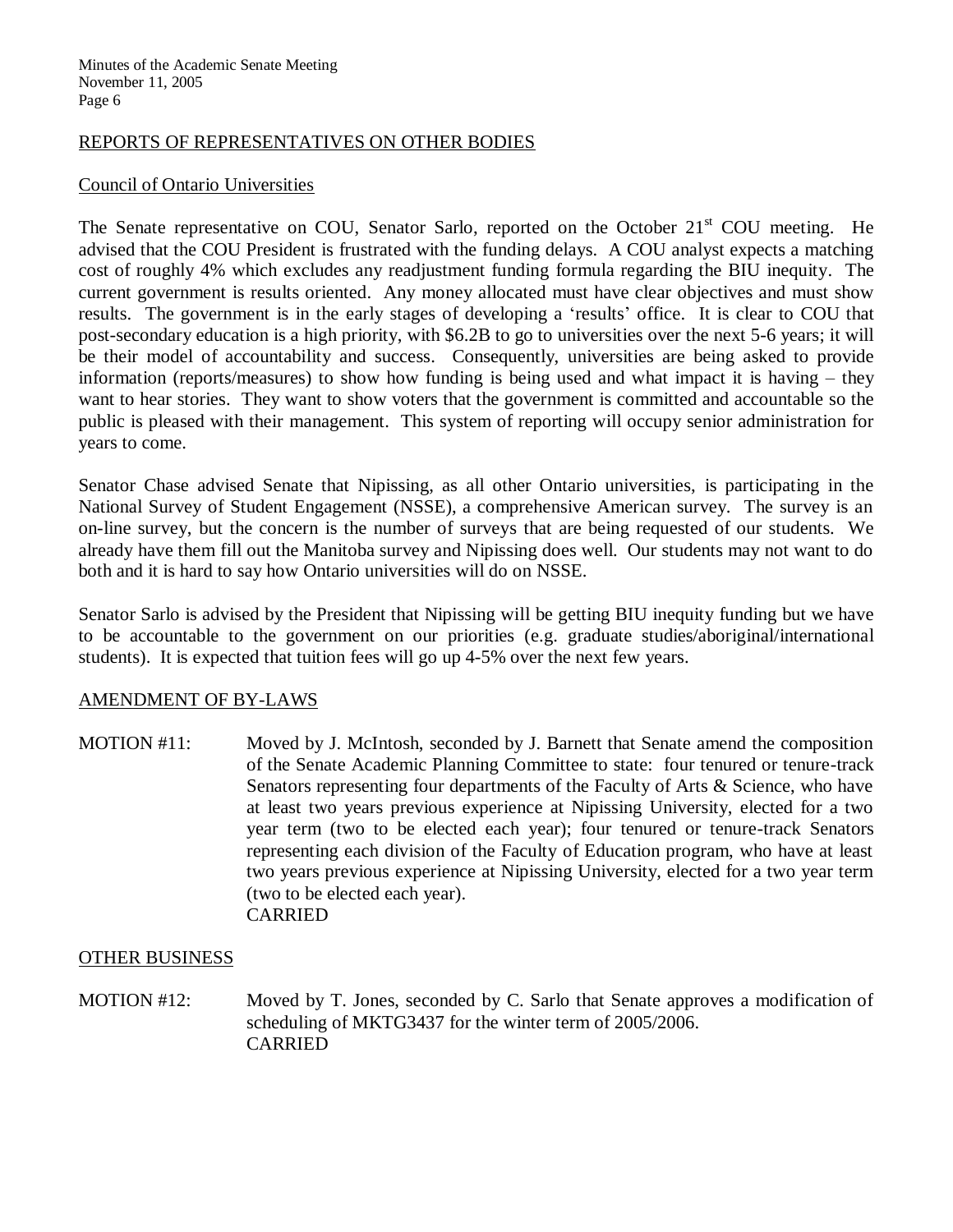Discussion ensued regarding Motion #13:

Senator Chase advised that Senate Executive unanimously decided to bring the Strategic Research Plan (SRP) to the November  $11<sup>th</sup>$  Senate. The December Senate date would have excluded education senators as they are practice teaching and there is a December  $6<sup>th</sup>$  deadline for the SRP to be in to CRC. This document replaces a four-page SRP which was approved by Senate in 2002. The CRC website states an SRP should be 8-10 pages in length. The SRP in question was created by a subcommittee (Ted Chase, Paule Laberge, representatives from SHERC and NSERC in Arts & Science and representatives from the Faculty of Education). The document will establish objectives, including how the plan will be monitored and measured. Although it cannot list all research areas, it identifies strategic research themes. The sub-committee tried to create a realistic research plan to serve Nipissing for several years. As research themes evolve, it will be essential that the SRP be revisited every couple of years. In the short-term, the plan needs to be approved because Nipissing needs a Strategic Research Plan filed with the CRC by December  $6<sup>th</sup>$  before we can submit for a Canada Research Chair.

It was stressed that there are no consequences if a particular research area is not listed in the SRP. The CRC drives the bus on what is required of universities and it is an accountability tool.

The five-member sub-committee looked at the research themes from the previous SRP to determine how our research strengths have changed since 2002. They also became more familiar about the CRC Chair nominations. Sub-committee members also discussed, with their colleagues, on how to best describe broad research themes and areas of research strength. The last four-page SRP took two years to get through Senate. Some senators were concerned that their area did not fit into the themes. Senator Chase assured that the SRP was written to be as inclusive as possible for those areas not listed and advised that the granting councils do not endeavor to determine whether your research is included in the plan. He also stated that there was certainly no intention to make people feel excluded, but there is a requirement that the plan be strategic.

MOTION #13: Moved by T. Chase, seconded by K. Marsh that Senate adopt the new Nipissing University Strategic Research Plan, dated November 2005. CARRIED